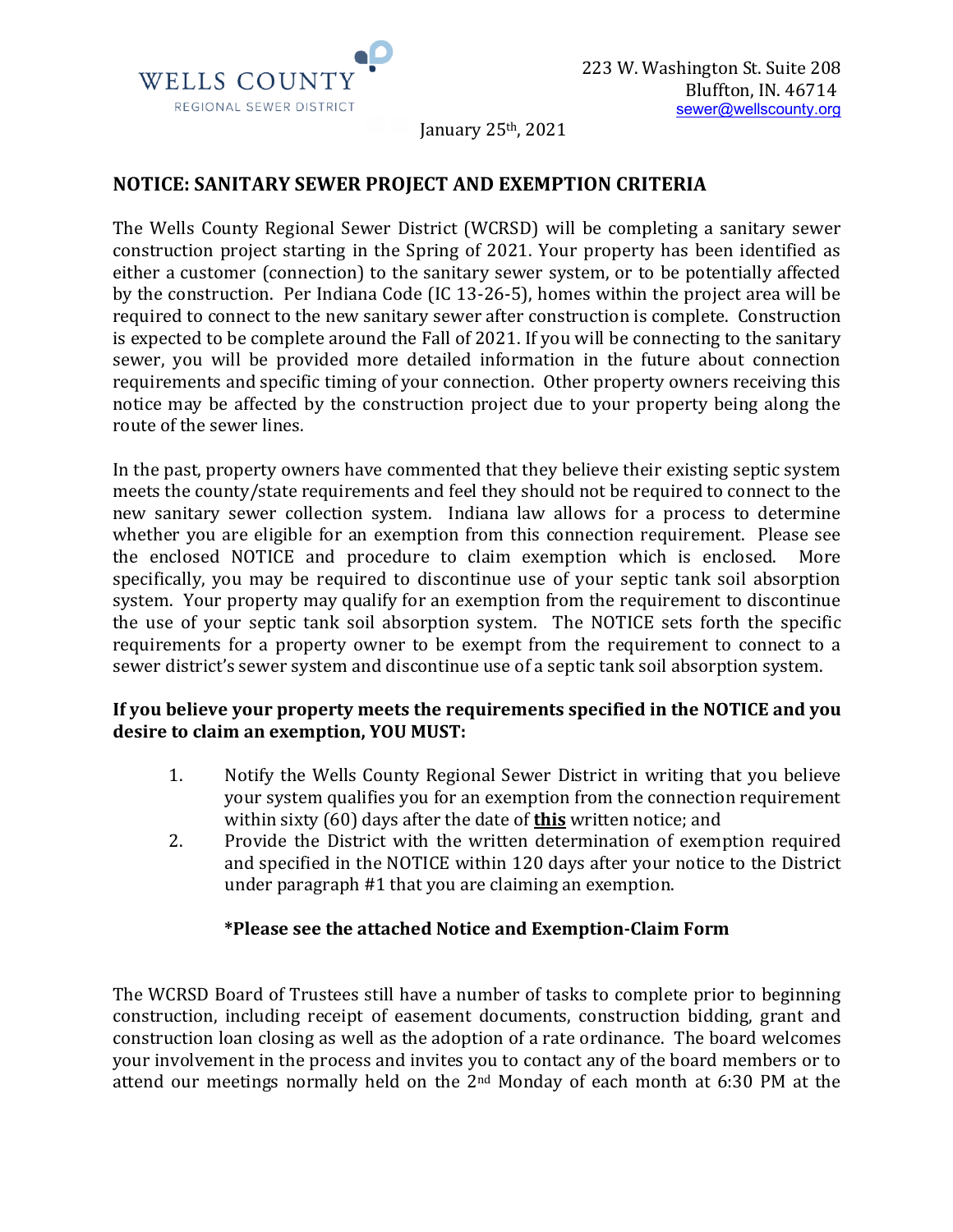Wells County Carnegie Annex building. The meeting schedule is published in the Bluffton News Banner and on the RSD website *wellsrsd.com*.

Location: 223 West Washington Street, Bluffton, IN 46714 Council/Commissioner's Room

Sincerely,

WCRSD Board: Mike Mossburg, Lewis A. Brown, Leon Berning, Andy Stoller, Bruce K. Stinson

Lana Beregszazi, Project Manager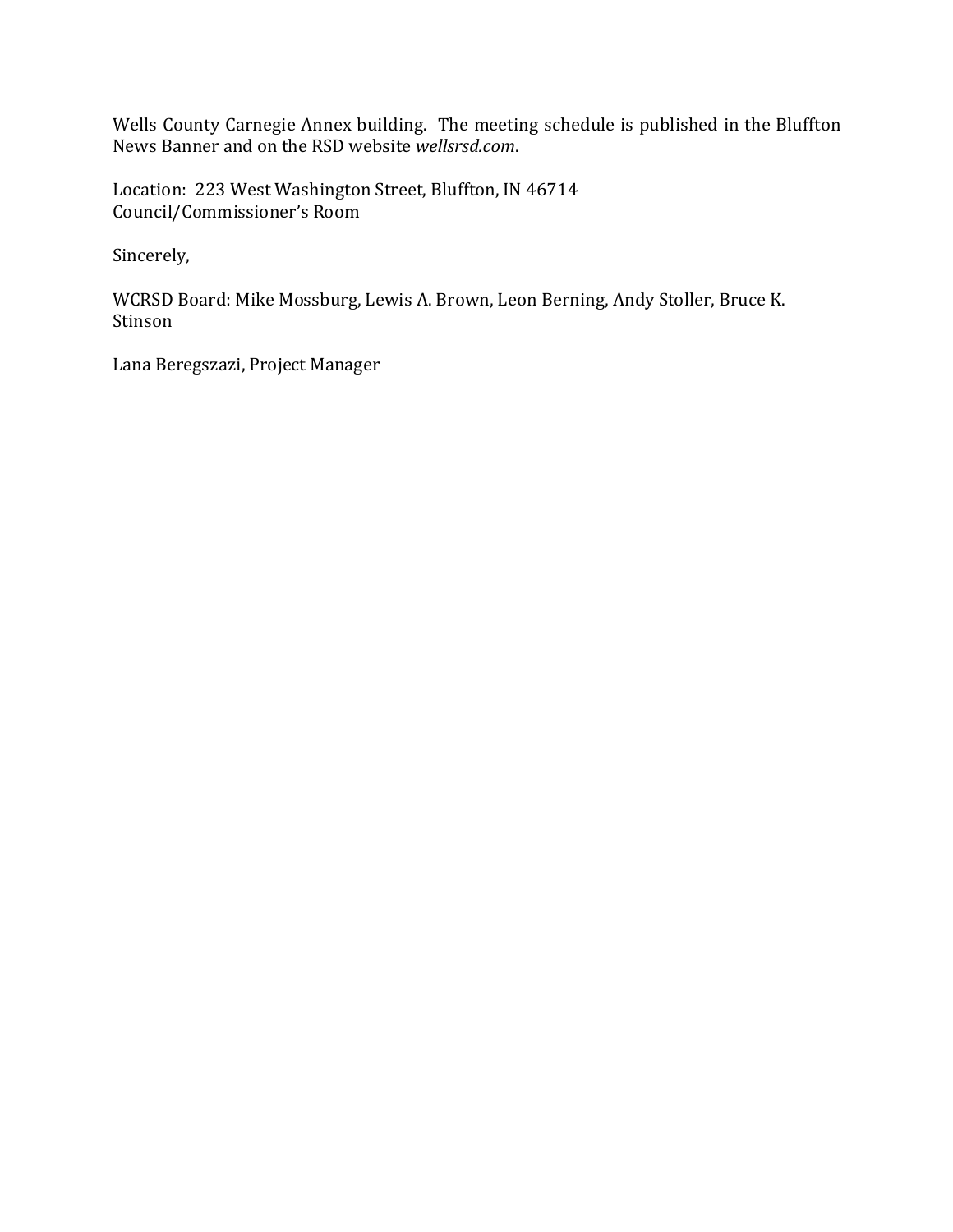# **NOTICE CONCERNING POSSIBLE EXEMPTION**

1) As a property owner, you may be required to discontinue the use of a septic tank soil absorption system you are now using.

2) You may qualify for an exemption from the requirement to discontinue the use of the septic tank soil absorption system; and

3) The procedure set forth in this notice describes the requirements to be eligible for an exemption, the length of an exemption and the process to claim an exemption.

## **EXEMPTION ELIGIBILITY**

A property owner is exempt from the requirement to connect to a district's sewer system and to discontinue use of a septic tank soil absorption system if the following conditions are met:

**(1)** The property owner's septic tank soil absorption system was new at the time of installation and was approved in writing by the local health department.

**(2)** The property owner, at the property owner's own expense, obtains a written determination from the local health department or the department's designee that the septic tank soil absorption system is not failing (**complete and file Exemption Claim Form**). The local health department or the department's designee shall provide the owner with a written determination not later than sixty  $(60)$  days after receipt of the owner's request. If the local health department or the department's designee fails to provide a written determination within the time established in this subdivision, the owner, at the owner's expense, may obtain a written determination from a qualified inspector. If the local health department or the department's designee, determines that a septic tank soil absorption system is failing, the property owner may appeal the determination to the board of the local health department. The decision of the board is final and binding.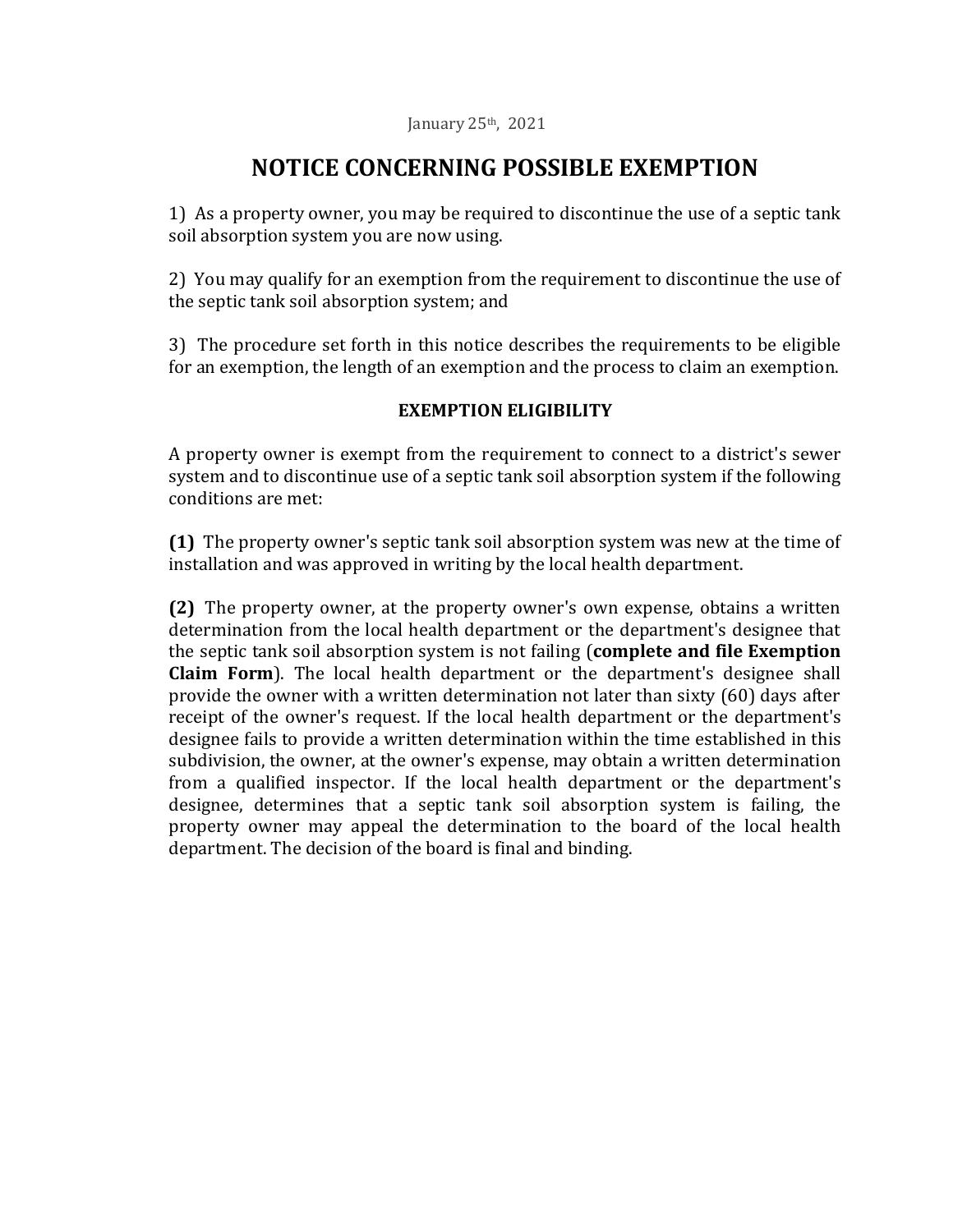**(3)** A property owner that qualifies for an exemption may not be required to connect to the district's sewer system for a period of ten  $(10)$  years beginning on the date the new septic tank soil absorption system was installed. A property owner with an approved exemption may apply for two  $(2)$  five  $(5)$  year extensions of the exemption by filing an extension request with the Wells County Health Department. The Health Department may require an inspection of the system at the time of each request for extension.

**(4)** The total period during which a property may qualify for an exemption from the requirement to connect may not exceed (20) years from the time of installation.